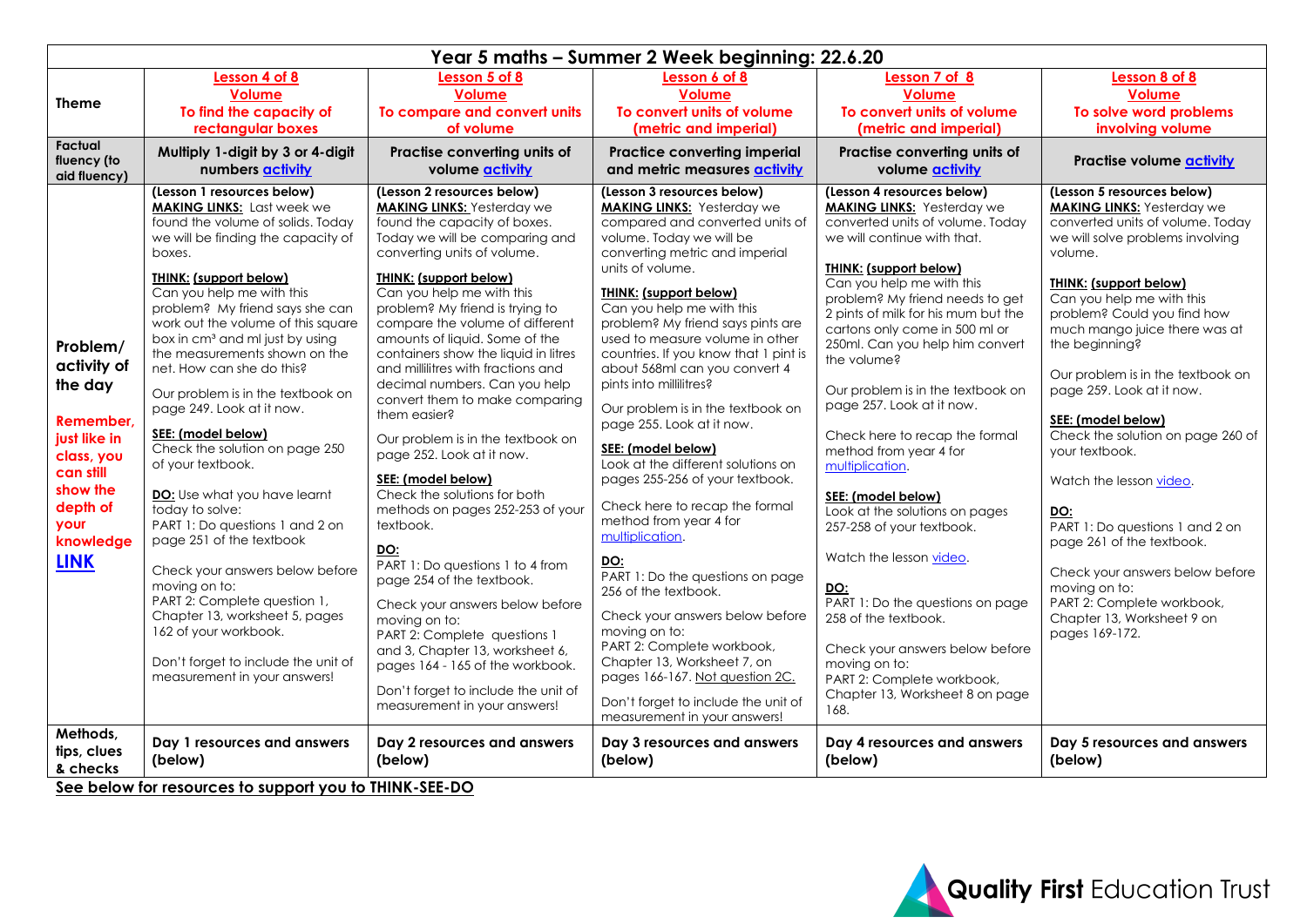### **DAY 1 RESOURCES:**

**THINK:** Our problem is on textbook page 249.

My friend says she can work out the volume of this square box in cm<sup>3</sup> and ml just by using the measurements shown on the net. How can she do this?

**DO:** Use what you have learnt today to solve:

PART 1: Do questions 1 and 2 on page 251 of the textbook.

Check your answers below before moving on to: PART 2: Complete **question 1**, Chapter 13, worksheet 5, pages 162 of your workbook.

Don't forget to include the unit of measurement in your answers!

# **DEEPENING:**

Create a guide explaining how you find the volume of a cube or cuboid.

You must include:

- a drawing of a cuboid with appropriate measurements labelled

- an explanation of the meaning of **volume = width x length x height**

Share your finished work with your teacher.

**SEE:** Look at the different ways to solve the problem on page 250 of your textbook.



There are10 rows of 10 cubes on the base of the box.

Each cube is 1cm<sup>3</sup>. The base of the box is  $10 \times 10 cm^3$ .



The height of the box is 4cm. We can fit in **4 layers of cubes** into the box.

The volume of the box is: **10 x 10cm<sup>3</sup> x 4** = 400cm<sup>3</sup>



## Remember, **volume = width x length x height**

You can work out how many cubes there are in each layer by multiplying the number of cubes in the **width** by the number of cubes in the **length**.

Then multiply the amount of cubes in each layer by the number of layers (its **height**).

If we were to pour sand or liquid into the box we would find that 400ml would fit into it. So **1 cm³ = 1 ml**

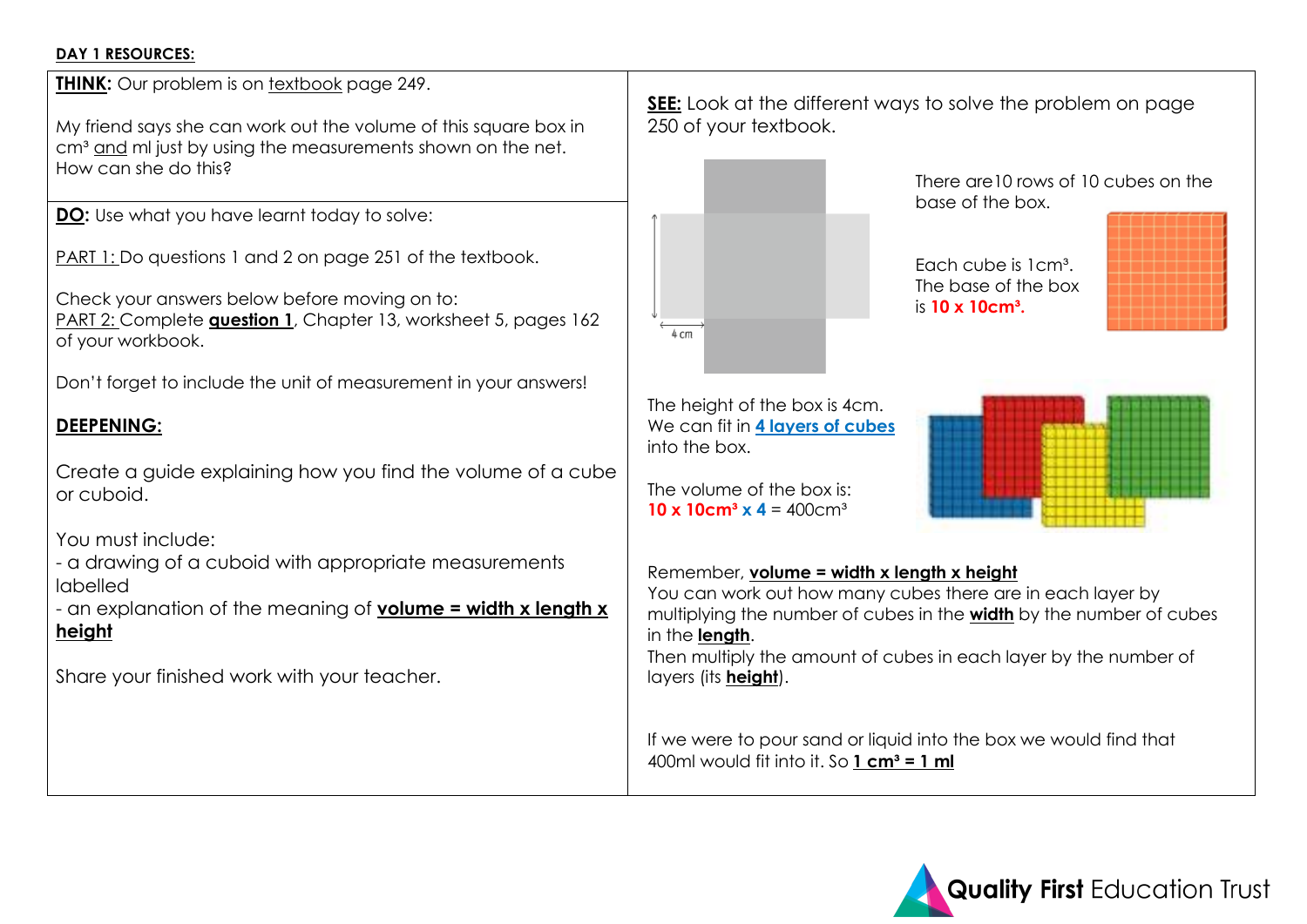#### **DAY 2 RESOURCES:**

| <b>THINK:</b> Our problem is in the textbook on page 252.<br>My friend is trying to compare the volume of different amounts<br>of liquid. Some of the containers show the liquid in litres and<br>millilitres with fractions and decimal numbers. Can you help to<br>convert them to make comparing them easier? | SEE: Check the solution on pages 252-253 of your textbook.<br>We have three amounts:<br>One container is written in millilitres: 1020ml<br>One container is written as a decimal: <b>1.2litres</b> |                 |             |      |        |                   |
|------------------------------------------------------------------------------------------------------------------------------------------------------------------------------------------------------------------------------------------------------------------------------------------------------------------|----------------------------------------------------------------------------------------------------------------------------------------------------------------------------------------------------|-----------------|-------------|------|--------|-------------------|
|                                                                                                                                                                                                                                                                                                                  |                                                                                                                                                                                                    |                 |             |      |        |                   |
| <b>DO:</b> Use what you have learnt today to solve:                                                                                                                                                                                                                                                              | One container is written with a fraction: $1\frac{2}{5}$ litre                                                                                                                                     |                 |             |      |        |                   |
| <b>PART 1:</b> Do questions 1 to 4 from page 254 of the textbook.                                                                                                                                                                                                                                                | What have we learnt in year 4 and year 5 that could help us                                                                                                                                        |                 |             |      |        |                   |
| Check your answers below before moving on to:<br>PART 2: Complete questions 1 and 3, Chapter 13, worksheet 6,<br>pages 164 - 165 of the workbook.                                                                                                                                                                | solve this problem?<br>- comparing the three amounts would be easier if we convert<br>them to the same type of unit of measure.<br>- we can use 1000ml = 1 litre to work out other amounts such as |                 |             |      |        |                   |
| Don't forget to include the unit of measurement in your answers!                                                                                                                                                                                                                                                 | $100ml = 0.1$ litre and $10ml = 0.01$ litre, or $20ml = 0.02$ litre.<br>- when converting millilitres to litres we divide by 1000.                                                                 |                 |             |      |        |                   |
| <b>DEEPENING:</b>                                                                                                                                                                                                                                                                                                | - when converting litres to millilitres we multiply by 1000.<br>- we can convert fifths to tenths and tenths to a decimal                                                                          |                 |             |      |        |                   |
| Complete question 4, Chapter 13, worksheet 6, page 165 of the<br>workbook                                                                                                                                                                                                                                        | number.<br>- using a place value chart can support us to multiply and<br>divide by a thousand and to show tenths as a decimal number<br>(for example $\frac{4}{10}$ = 0.4).                        |                 |             |      |        |                   |
|                                                                                                                                                                                                                                                                                                                  | <b>Thousands</b>                                                                                                                                                                                   | <b>Hundreds</b> | <b>Tens</b> | Ones | Tenths | <b>Hundredths</b> |
|                                                                                                                                                                                                                                                                                                                  |                                                                                                                                                                                                    |                 |             |      |        |                   |

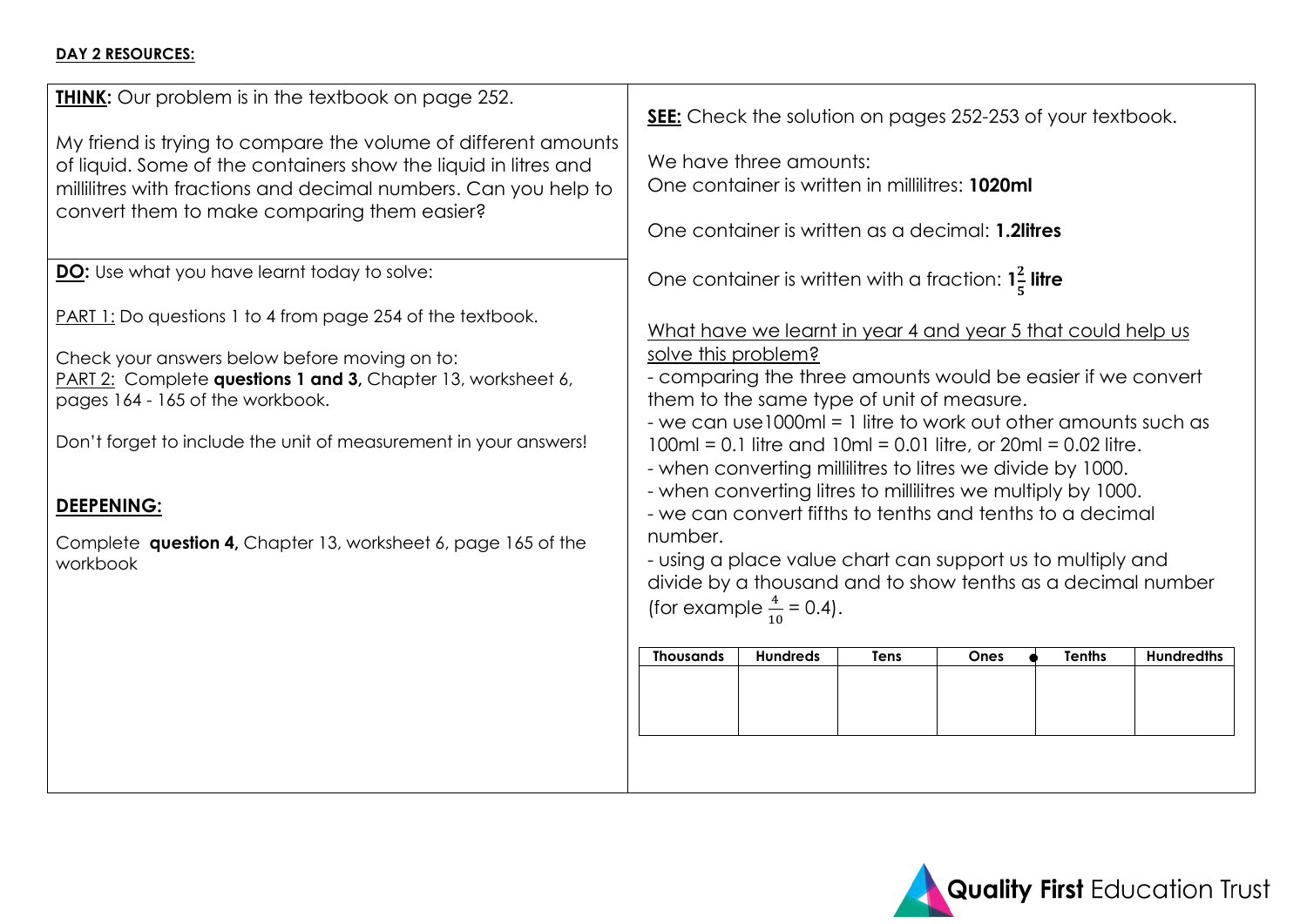#### **DAY 3 RESOURCES:**

**THINK:** Our problem is in the textbook on page 255. **SEE:** Look the different solutions on pages 255-256 of your textbook. My friend says pints are used to measure volume in other countries. If you know that 1 pint is about 568ml can you 5 6 8 Check here to recap the formal convert 4 pints into millilitres? method from year 4 for [multiplication.](https://www.belleville-school.org.uk/our-learning/calculation-videos)  $3<sub>2</sub>$  $240$ 1 pint in millilitres ≈ 568ml **DO:** Use what you have learnt today to solve:  $+2000$ 4 pints in millilitres ≈ **4 x 568ml = 2272ml** 2 2 7 2 Remember the symbol **≈** means 'approximately'. PART 1: Do the questions on page 256 of the textbook.  $100$  ml = 0.1 l Check your answers below before moving on to:  $200 \text{ ml} = 0.21$ PART 2: Complete workbook, Chapter 13, Worksheet 7, on pages 166-167. DO NOT DO QUESTION 2C. We can convert millilitres to litres using a  $10 \text{ ml} = 0.011$ place value chart to support our  $70$  ml = 0.07 l **DEEPENING:** division by 1000 or we can use known facts, such as  $2ml = 0.002$  litres.  $1 ml = 0.001 l$ Have a look at the sets of four quantities below. Can you rank  $2ml = 0.0021$ them in order from smallest to largest? **2272ml ÷ 1000 = 2.272 litres** To help you to decide on your rankings, you may need to find **Thousands Hundreds Tens Ones Tenths Hundredths Thousandths**

## **Volume of water**

- In a half-filled bath
- Used in a 10 minute shower
- Used in 5 dishwasher cycles
- Used to flush the toilet 20 times

extra information or carry out some experiments.

A place value chart also helps us to estimate millilitres to the nearest 10ml. Remember; the **ones number** tells us whether to round up or down.

2 | 2 | 7 | (2

**2272ml rounds to 2270ml.**

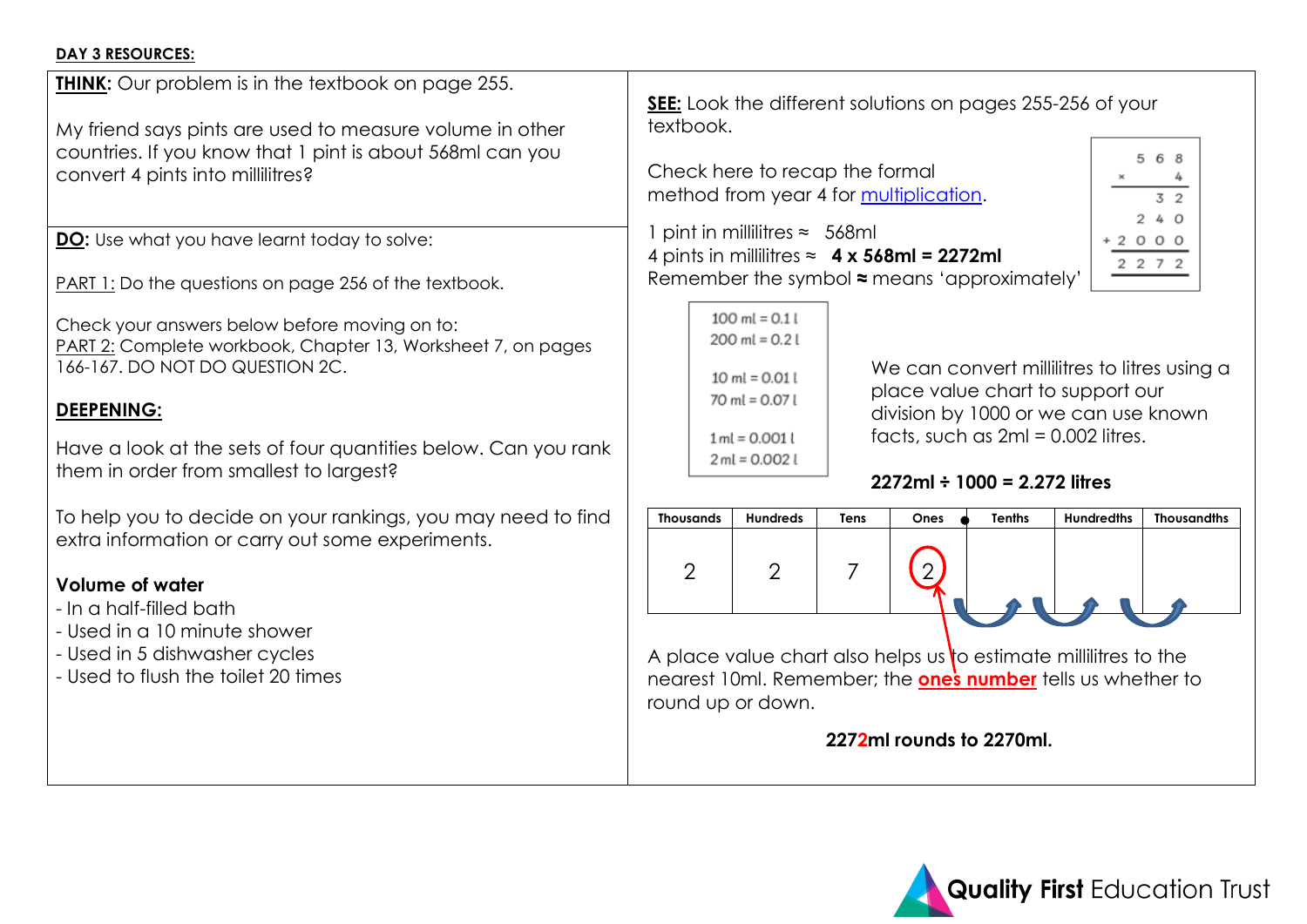## **DAY 4 RESOURCES:**

| <b>THINK:</b> Our problem is in the textbook on page 257.                                                                                                                                                                                                              | SEE: Look at the solutions on pages 257-258 of your textbook.                                                                                                                                                                                                                                                                                                                                                                                                                                          |  |  |  |
|------------------------------------------------------------------------------------------------------------------------------------------------------------------------------------------------------------------------------------------------------------------------|--------------------------------------------------------------------------------------------------------------------------------------------------------------------------------------------------------------------------------------------------------------------------------------------------------------------------------------------------------------------------------------------------------------------------------------------------------------------------------------------------------|--|--|--|
| My friend needs to get 2 pints of milk for his mum but the<br>cartons only come in 500 ml or 250ml.                                                                                                                                                                    | Watch the lesson video.                                                                                                                                                                                                                                                                                                                                                                                                                                                                                |  |  |  |
| Can you help him convert the volume?                                                                                                                                                                                                                                   | Check here to recap the formal<br>8<br>method from year 4 for multiplication.                                                                                                                                                                                                                                                                                                                                                                                                                          |  |  |  |
| <b>DO:</b> Use what you have learnt today to solve:<br><b>PART 1:</b> Do the questions on page 258 of the textbook.<br>Check your answers below before moving on to:<br>PART 2: Complete workbook, Chapter 13, Worksheet 8 on                                          | 6<br>1<br>Remember 1 pint in millilitres $\approx$ 568ml<br>so 2 pints $\approx 2 \times 568$ ml<br>20<br>$+1000$<br>We are trying to get 'about 2 pints'<br>1 1 3 6<br>using the cartons containing 500ml<br>and 250ml.                                                                                                                                                                                                                                                                               |  |  |  |
| page 168.<br>DEEPENING:                                                                                                                                                                                                                                                | $500ml + 500ml + 250ml = 1250ml$<br>2 large cartons and 1 small carton of milk would be enough milk                                                                                                                                                                                                                                                                                                                                                                                                    |  |  |  |
| Maya has two glasses of water. Watch the video clip.<br>https://nrich.maths.org/13664<br>What do you think will happen next?<br>Click on the 'Show' button to see the full clip and find out.<br>Are you surprised by the result?<br>Can you explain what is going on? | if we needed 'about 2 pints'.<br>Estimating the amounts could help us.<br>We could round 1 pint of milk to estimate the amount we need.<br>$568ml \approx 600ml$<br>$2 \times 600$ ml = 1200ml (that would be <b>more than 2 pints</b> )<br>This would be more useful than rounding the final amount as<br>1136 $ml \approx 1100ml$ (that would be less than 2 pints).<br>If we think logically at the start, we know we will have to get<br>more than 1136ml as both the cartons come in amounts that |  |  |  |
|                                                                                                                                                                                                                                                                        | are multiples of 10 (500ml and 250ml) and the amount we are<br>trying to reach has $6$ ones (113 $6$ ml).                                                                                                                                                                                                                                                                                                                                                                                              |  |  |  |

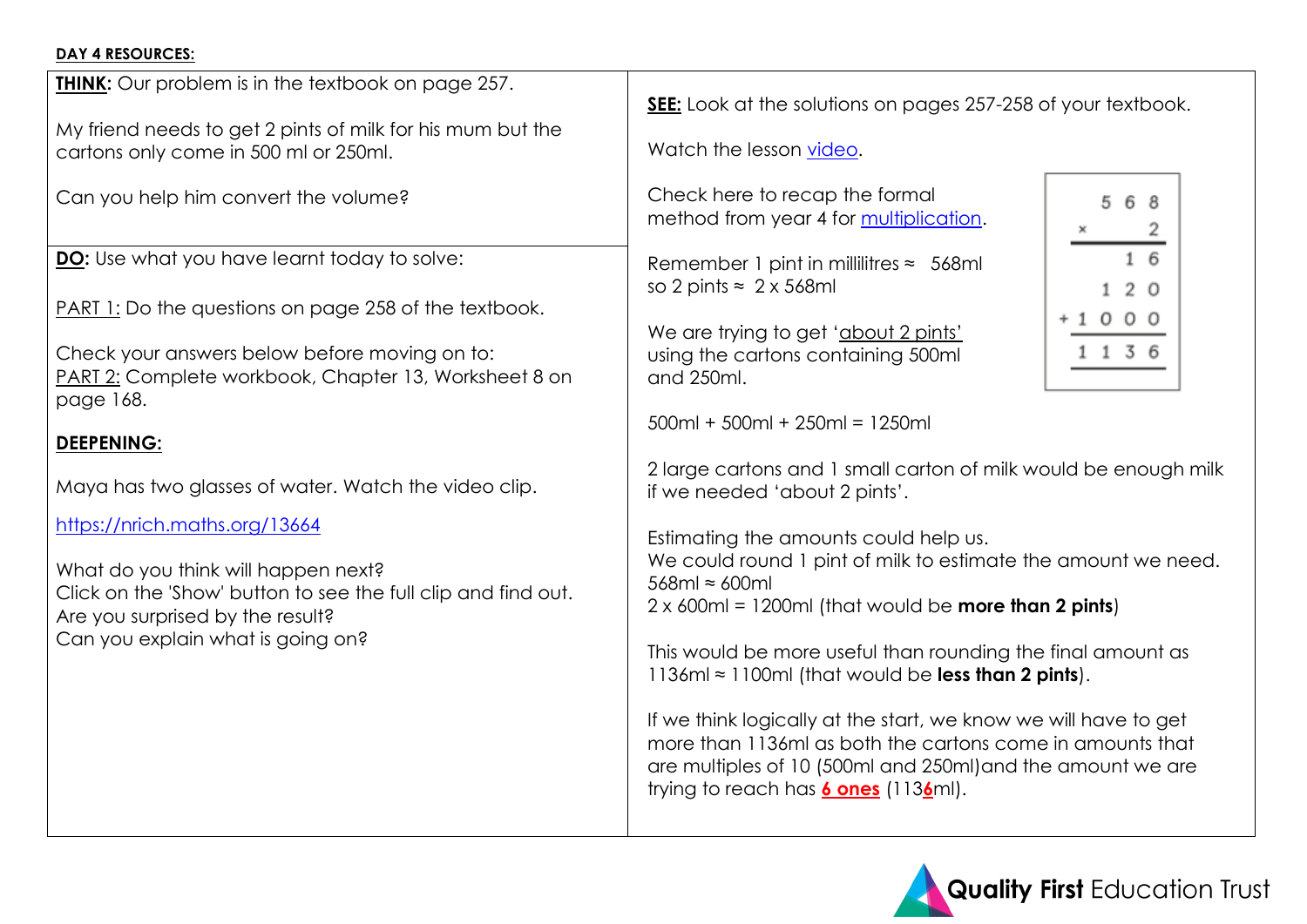#### **DAY 5 RESOURCES:**

**THINK:** Our problem is in the textbook on page 259.

Could you find how much mango juice there was at the beginning?

**DO:** Use what you have learnt today to solve:

PART 1: Do questions 1 and 2 on page 261 of the textbook.

Check your answers below before moving on to: PART 2: Complete workbook, Chapter 13, Worksheet 9 on pages 169-172.

# **DEEPENING:**

Complete worksheet 10 in your workbook, pages 173-176.

**SEE:** Check the solution on page 260 of your textbook. Watch the lesson [video.](https://vimeo.com/429311038/12e7de5e31) Draw a bar model to show the problem.

The first bit of important information is that there is 3 times as much mango juice as lime juice.

In the beginning: Mango juice is 3 times the amount of lime juice.



At the end: **After using 270ml of both juices,** the mango juice was 9 times the amount of lime juice so our mango bar is now made of  $270ml + 9$  units.



If we divide the mango bar up to show 270ml + 9 units we can see that there were 12 units of mango juice at the start and we can use that to calculate 1 unit.

 $270$  ml = 3 units 1 unit =  $270 \div 3 = 90$ , so 1 unit = 90 ml.  $12 \times 90$  ml = 1080 ml = 1 litre 80ml